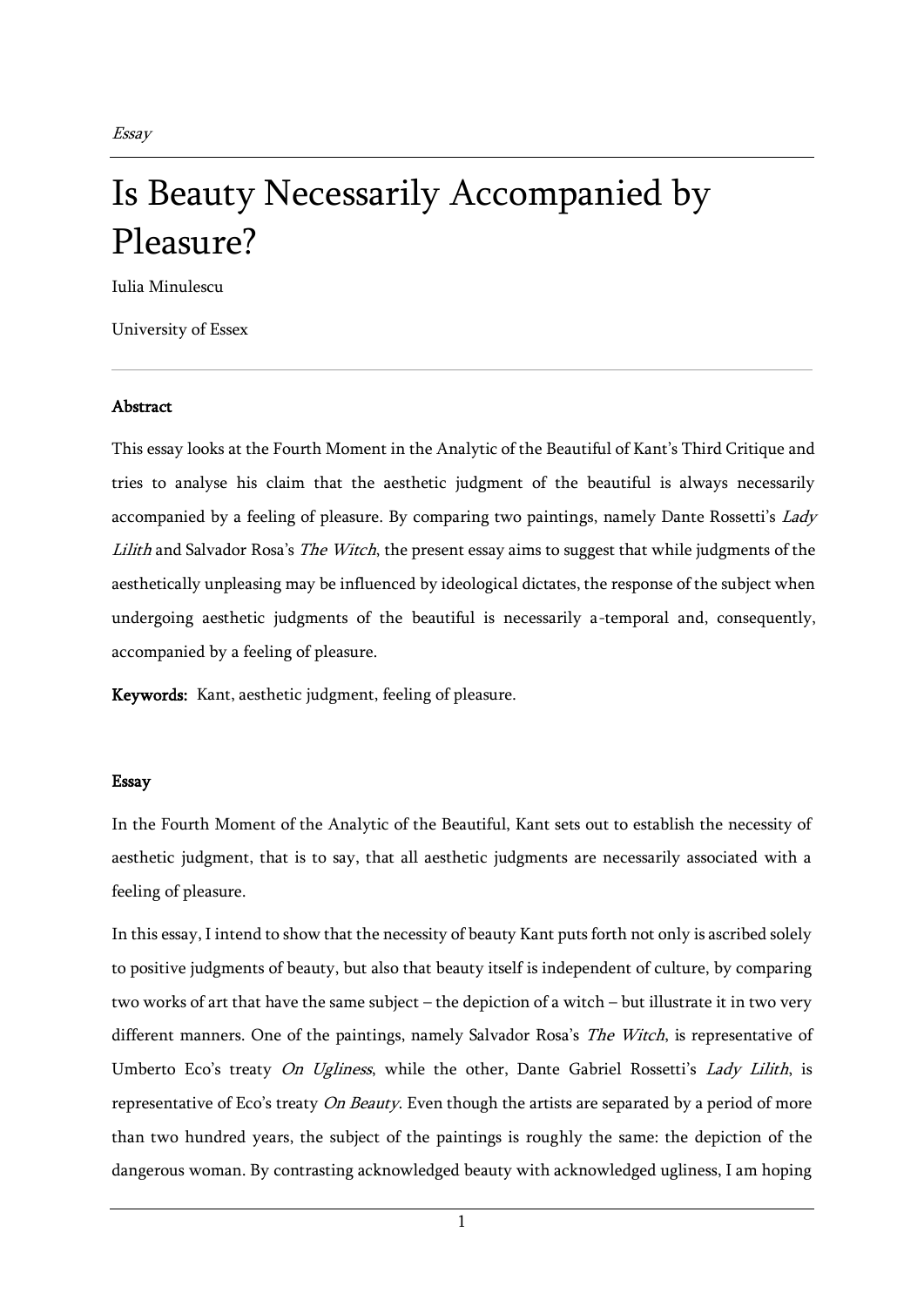to show that Kant's notion of common sense, namely the free play of the faculties of understanding and imagination, can only be applied to judgments of beauty, and that the free play is disrupted in the case of judgments of ugliness, thus implying the feeling of pleasure is a result of judgments of beauty alone, as opposed to aesthetic judgments in general.

In the case of the beautiful, the pleasure the Subject derives is a necessity, different from any other kind of necessity in the sense that it is exemplary, that is, impossible to acquire through experience or empirical judgments. Unlike knowledge, which is strictly dependent on concepts, aesthetic pleasure can only arise independently of concepts. Kant differentiates between the necessity that arises from judgments of cognition, which can be, but is not necessarily, a feeling of pleasure, and the necessity arising from judgments of taste, which must be a feeling of pleasure, because taste itself is expressed as if it were a feeling of pleasure. Judgments of taste, therefore, only arise when judgment is associated with liking.

When deeming an object beautiful, the Subject relies on beauty's universality in order to exact approval, and thus pleasure, from every other Subject that is met with the object in question. The pleasure in aesthetic judgment is merely contemplative and not interested in the object, as opposed to judgments of the agreeable and judgments of the good, which both take an interest in the object.<sup>1</sup> The relation between Subject and object is to a certain extent phenomenological, as it requires the 'participation' of both: as the Subject judges the object aesthetically he enters a reciprocal relation of analysis, that is, one in which the Subject scrutinizes and the object is being scrutinized. However, in the particular case of aesthetic judgments, the relation is not meant to reach completion, and is not initiated with such a purpose in mind, but is, as it were, suspended in a lingering fashion, which is precisely what arouses pleasure in the Subject. The pleasure we derive in aesthetic judgments from contemplating an object is in fact a result of the object keeping representing itself, thus employing our cognitive power without reaching an end (i.e. knowledge through conceptual means). Even though we cannot reasonably demand agreement in our aesthetic judgments, we have the right to do so, because we expect our judgments of taste to be reciprocated.

 $1$  "...the judgement of taste is simply contemplative, i.e. it is a judgement which is indifferent as to the existence of an object, and only decides how its character stands with the feeling of pleasure and displeasure... The beautiful [is] what simply PLEASES him [the Subject].... [the delight] of taste in the beautiful may be said to be the one and only disinterested and free delight; for it…extorts approval." (Kant, 1952, pp. 48-9)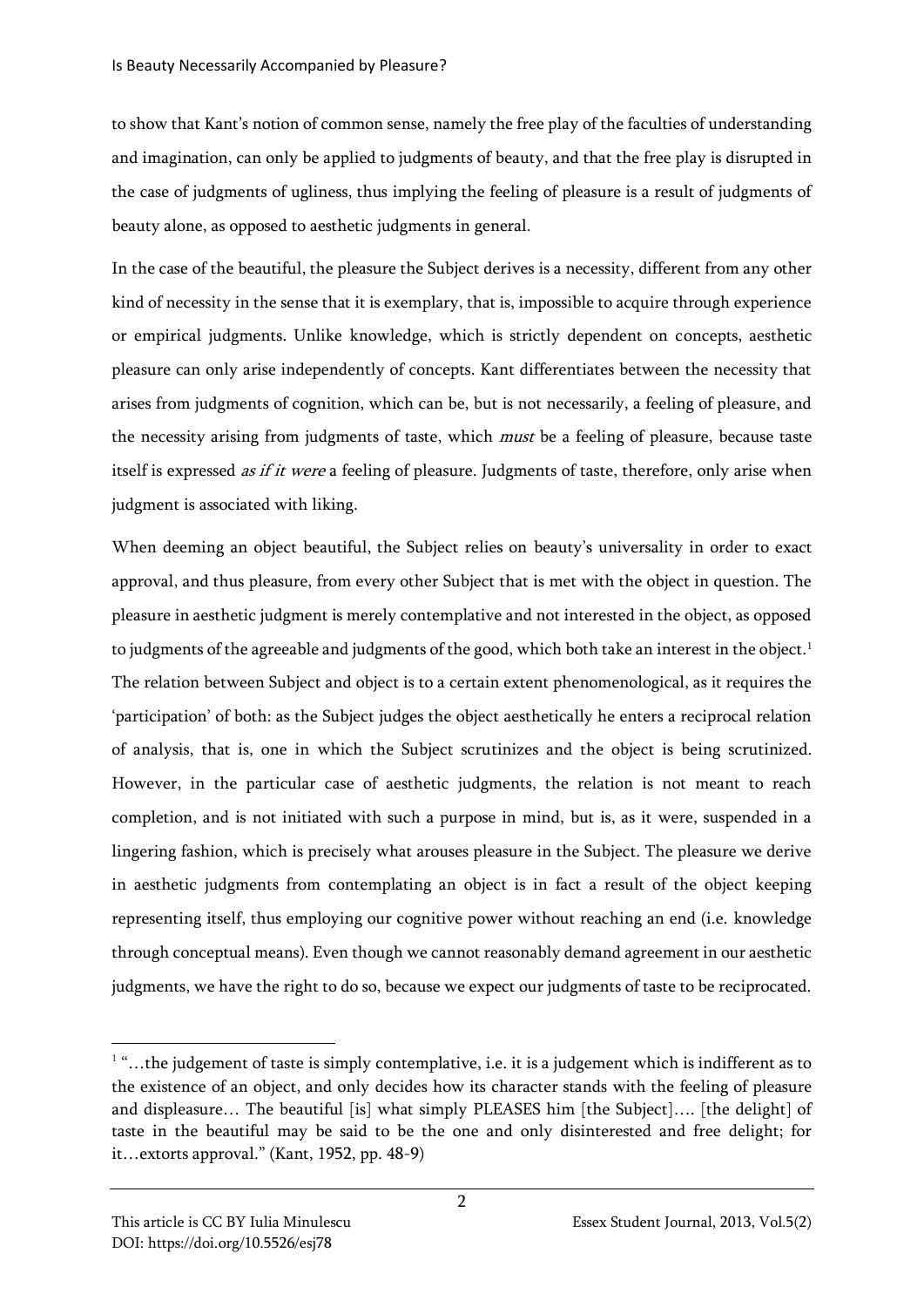In order for beauty (and implicitly aesthetic judgments) to be reciprocated, they must first be communicated universally. Consequently, a relation between the Subject's manner of subjectively assessing objects and the representation of the object is necessary, because communicating an aesthetic judgment involves communicating the mental state one is in when making judgments of taste. With regard to this, Kant brings into discussion the 'free play' of the faculties of understanding and imagination as the sole ground upon which aesthetic judgments can be imparted and deems pleasure to be a natural response to the awareness of the free play of the faculties: "That an ability to communicate one's state of mind, even though it be only in respect of our cognitive faculties, is attended with a pleasure, is a fact which might easily be demonstrated from the natural propensity of mankind to social life" (Kant, 1952, p. 49). In consequence, because the pleasure we take in the beautiful comes as the result of a communicable mental state, we can rightfully demand that pleasure also should be communicable, as a prerequisite of judgments of the beautiful. Rossetti's Lady Lilith, in my view, illustrates the communicability of both mental state and pleasure: the overall impression of the painting creates a disruption in the rational way of existence of the Subject, thus permitting his faculties to alter their customary relation and be in free play. Beauty, consequently, does not *need* to exact approval, but has the right to, as it is alluring and disquieting enough to create the necessary state of mind in order to communicate the judgment of taste.

According to the *Critique of Judgment*, the delight is free of interest for any person. It is, therefore, only natural for the Subject to suppose that the object he deems beautiful must have some universal characteristic that enables it to trigger the same subjective response in more than one Subject and thus appear beautiful to many. Beauty is not intrinsic to the object, but lies in the representation of the object in the mind of the Subject. The quality of the representation, that of being considered beautiful or not, that is, of being subjected to an aesthetic judgment, must rely on a ground common to the representations of many Subjects. However, because the triggering of some sort of pleasure is what defines the universality of beauty, the possibility of an aesthetic judgment becomes void in its absence, that is, without the pleasure that the Subject derives from beholding the object, beauty cannot be universal. Rossetti's Lilith plays the role of the determinant of delight that possesses the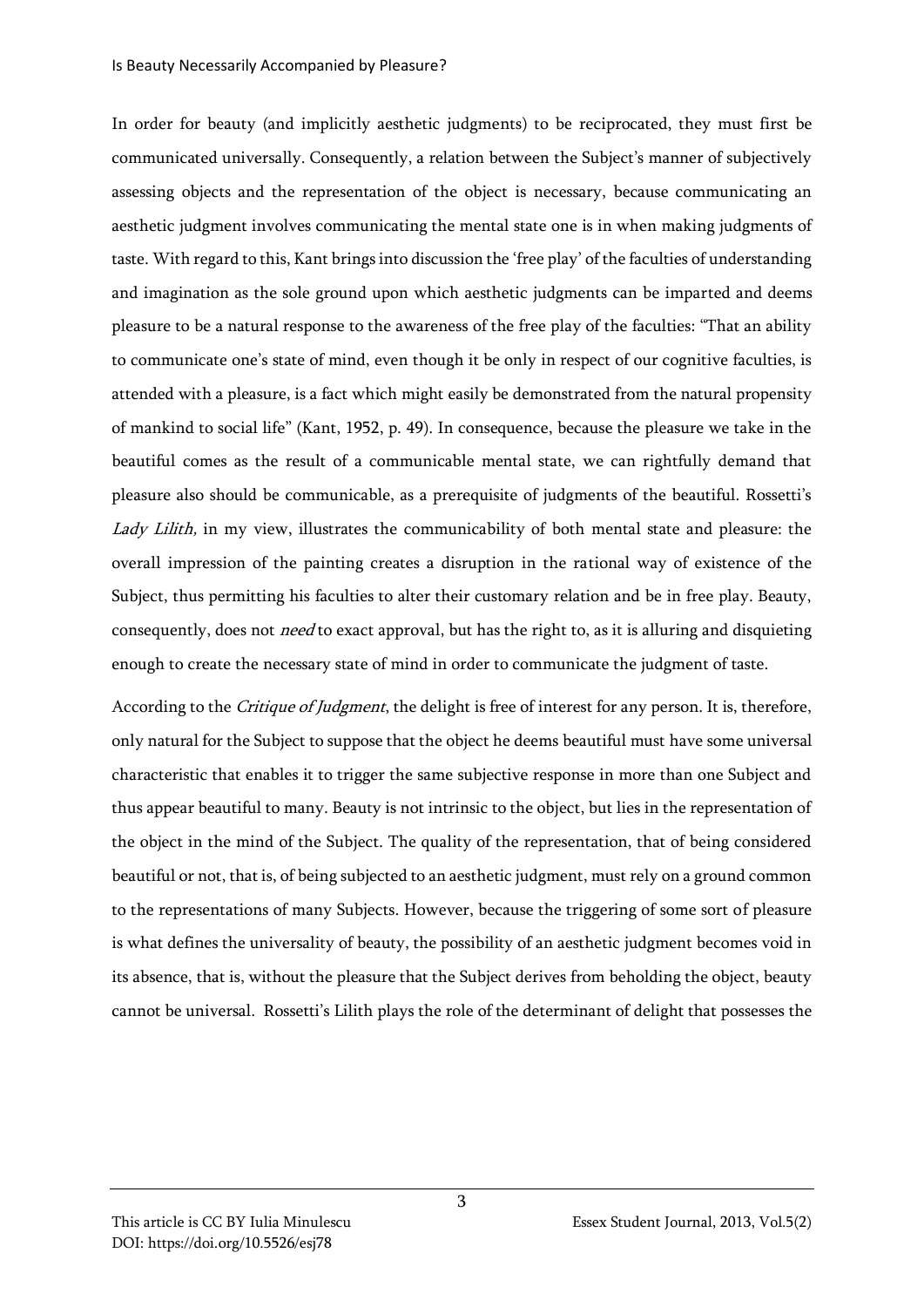intrinsic ability to trigger pleasure in all Subjects: this is beauty's universality, because taste itself is characteristic to all judging Subjects.<sup>2</sup>

In order for a judgment to be valid, it needs to be founded on the grounds of a principle; were aesthetic judgments purely objective, their foundation, that is, their underlying principle, would be the grounds on which one could demand agreement from others. However, because aesthetic judgments are subjective, their underlying principle must also be subjective, but, as Kant points out, "with universal validity" (Kant, 1952, p. 82). This subjective principle, which, as aesthetic judgments, is independent of concepts but relies solely on feeling, is called by Kant 'common sense' (or 'sensus communis') and is described as being a free play of the faculties of imagination and understanding, and also the only grounds on which one can determine what is liked by means of feeling and demand agreement regarding one's aesthetic judgments from all Subjects. Common sense as the subjective principle of aesthetic judgments, or at least the idea of one such principle, is therefore necessary for the existence of any judgment of taste.<sup>3</sup>

Both cognitive and aesthetic judgments must rely on the existence of common sense in order to be universally communicable. The certainty of the existence of common sense therefore results from the fact that knowledge is communicable. However, because common sense is essential in both cognition and aesthetics, "the (implausible) conclusion would be, that knowledge is based on an essentially aesthetic frame of mind", as Hughes (2010, p. 69) suggests, or, equally implausible, that aesthetic judgments are based on cognition. The solution to this semantic conundrum is suggested by Hughes' reading of Kant, namely that the difference between the common sense used in cognition and the one used in aesthetic judgments lies in the proportion in which the faculties of

 $2$  Even though judgements of taste are subjective judgements, they come, in part, as a consequence of beauty's intrinsic quality of being universally acknowledged, and are, therefore, invariably conducted on the grounds that every judging Subject should be able to perceive the beauty of a certain object. The necessity of pleasure in the beautiful, therefore, arises from the fact that, because every judging Subject has the possibility of deriving pleasure from the beauty of a certain object, he ought to do so, as a way of concurring to another's aesthetic judgement. Rossetti's painting, therefore, should have *the possibility* of pleasing every judging Subject, even though it does not necessarily have to.

<sup>&</sup>lt;sup>3</sup> Pleasure, therefore, is directly dependent on the free play of imagination and understanding. The question that therefore arises is whether Rossetti's *Lady Lilith* indeed sets the necessary frame of mind for the harmonious play of the faculties to arise, or whether it disrupts the balance, making aesthetic judgements impossible. This question should find an answer in the contrast between Rossetti's and Rosa's paintings.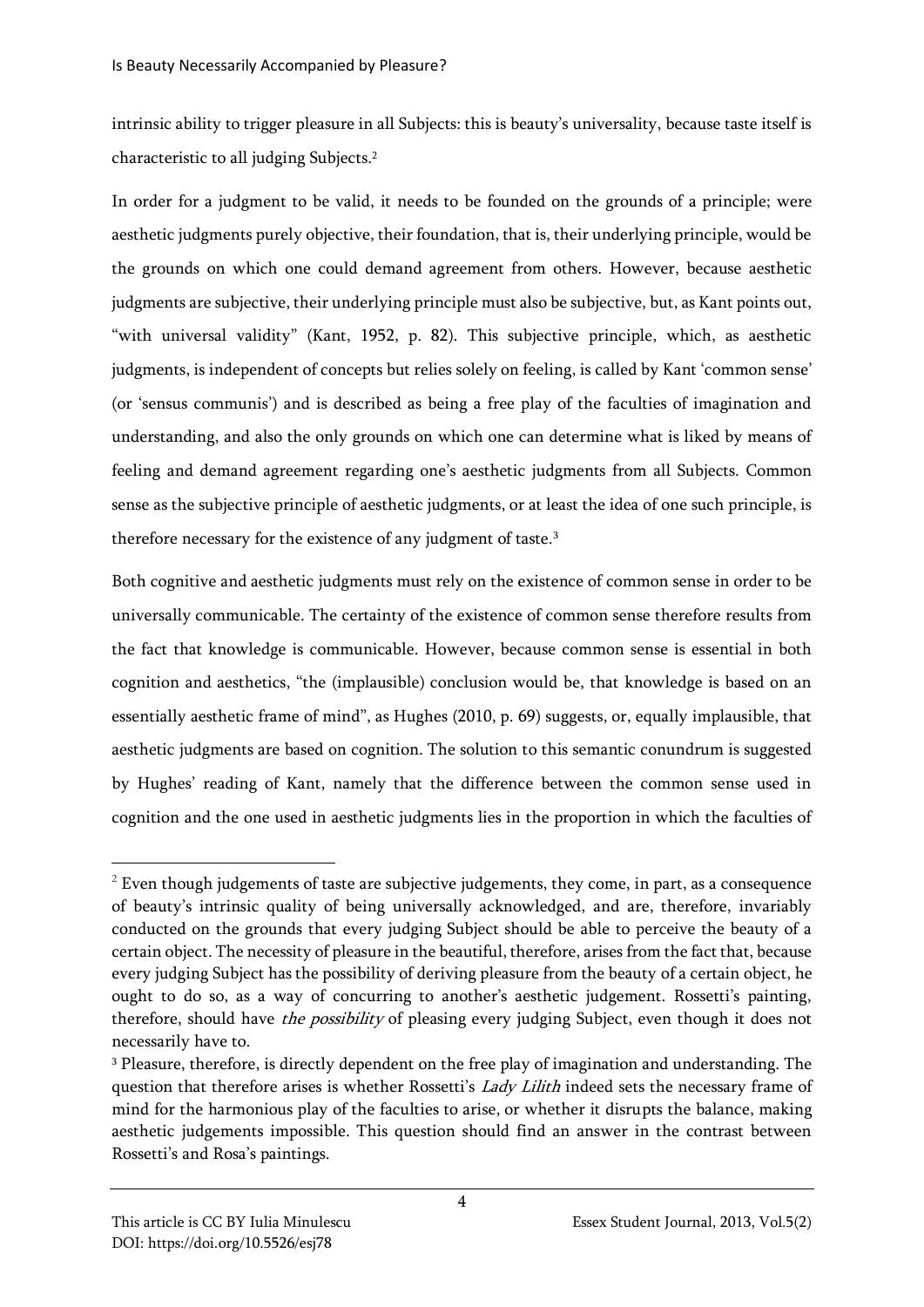imagination and understanding are employed, as well as the nature of the attunement between them, which, in the case of judgments of taste, is a 'free play' – a disinterested harmony of the faculties that could arise in cognition, but does not, and instead only communicates through feeling. The definition of common sense therefore, according to the Readers' Guide, is that it is "the ability to coordinate our mental faculties as is required for any cognition whatsoever" (Hughes, 2010, p. 71). This is not to say that cognition is instrumental in judgments of taste, but that it is the quality of the judgments of taste of being, in a sense, like cognition that makes them communicable, and their particularity of relying solely on subjective judgments that makes them aesthetic.

Common sense, as the subjective principle on which judgments of taste are made, has the possibility of becoming an objective principle when the judging Subject takes common sense as the ground on which agreement regarding aesthetic judgments could exist. That is to say, common sense is represented as objective when its subjective universal validity is exerted, because, as Kant explains, it "could…demand universal assent like an objective principle" (Kant, 1952, p. 85). Pleasure, therefore, is for aesthetic judgments what the intake of knowledge is for cognitive judgment: the necessary result of the principle on which the respective judgment is based, or, to phrase otherwise, the response of the Subject to judgments of taste, just in the way the response to judgments of cognition is the arising of knowledge.

It could be argued that, because aesthetic judgments must be followed by an emotional response, it is not compulsory for that response to be pleasure. That is to say, the mere existence of a judgment of taste does not compel the Subject to feel delight, but allows him to feel either delight or repulsion when being presented with an object. The question, therefore, arises from the opposition between positive and negative judgments of beauty, from the clash between the beautiful and the ugly.

To illustrate beauty, Rossetti chose a figure that was deeply rooted in mythology. In the Biblical tradition, Lilith was the first wife of Adam, before Eve, and she is described, both in biblical texts as well as in Rossetti's painting, as a *femme fatale*, a dangerous, seductive beauty who would lure and destroy men. The image of Lilith is highly sexualised: her skin is pale and her body, unconstrained by corsets, is barely covered by a nightgown, features which only highlight her lips and hair of bright hues of red, both symbols of overpowering sensuality. The ambiguity of the setting (the impossibility to establish whether the scene is set in or out of doors) adds to the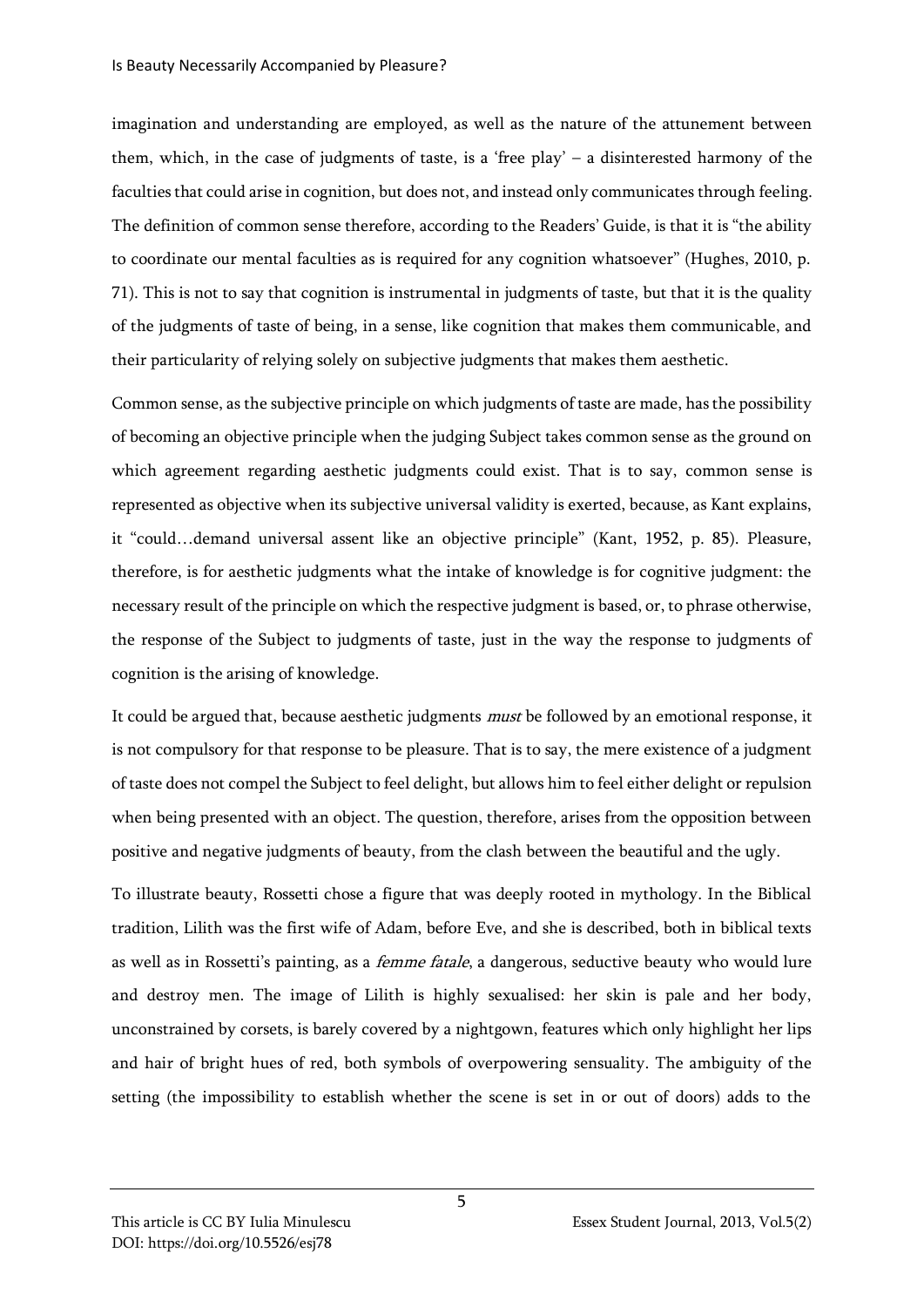dream/myth-like quality of the painting, and Lilith's cold gaze, which is self-contemplative and completely indifferent to outer elements, is discrepant with her inviting pose.

By contrast, Rosa's painting describes a witch clasping a flaming torch, possibly a necromant, in a moment of fury and at the peak of her bodily repulsiveness. She is naked, not as a symbol of sexuality, but as one of repulsiveness that comes with old age and wickedness, and surrounded by elements of witchcraft: her familiar, a skull, bones, a parchment signed in blood, and a dead baby.<sup>4</sup> As was the fashion in the Middle Ages, witches were wildly infamous and the depiction of witches was to fit the age's understanding of them. Witches, who were mostly learned or simply superstitious women, became the bane of the Middle Ages, arousing an impressive amount of interest and numerous misogynistic treatises on how to identify and punish them.<sup>5</sup> Even though, allegedly, it was witchcraft that altered the bodily features, aestheticism played an important part, because, as Eco points out, "in most cases, the many victims of the stake were accused of witchcraft because they were ugly" (Eco, 2007, p. 212). Ugliness was, therefore, the prerequisite of evilness.

The most striking feature the two paintings have in common is the fact that they both are depictions of witches. However, because the ages in which they were painted differ, one becomes a portrayal of repulsive form and wickedness, while the other of eroticised beauty. The difference in age, therefore, sets the standard of beauty, and as the ages progress beauty becomes increasingly more independent of morals, culminating with a reversal in fashion with the rise of Decadence as a movement.

Even though Kant mostly focuses on positive judgments of beauty and on the feeling of pleasure the Subject derives from beholding the object, the negative judgments of beauty are equally important. About the aesthetics of ugliness, Kant says that naturally ugly and frightening objects can only appear to be beautiful when depicted by the fine arts, because of the intensity of the

<sup>&</sup>lt;sup>4</sup> These elements were 'identifiers' of a witch: the parchments signed in blood was proof of a pact with the devil and the familiar (commonly an imp, like in the painting, but also a pet, like a cat or a crow) was the witch's way of channelling evil forces according to will. The skull and the dead baby were 'ingredients' for spells, but also what was meant to convince the people of witches' evilness and dangerous natures, as they symbolized two crimes punishable by death on their own: infanticide and desecration of graves.

<sup>&</sup>lt;sup>5</sup> The most famous of these treaties was *Malleus Maleficārum*, published by two inquisitors and witch-hunters, Jakob Sprenger and Heinrich Kramer (1486). The overtly misogynistic nature of the text is obvious even in the title, as the Latin particle '-ārum' is only used in the feminine, the form for masculine and neutral being '-ōrum'.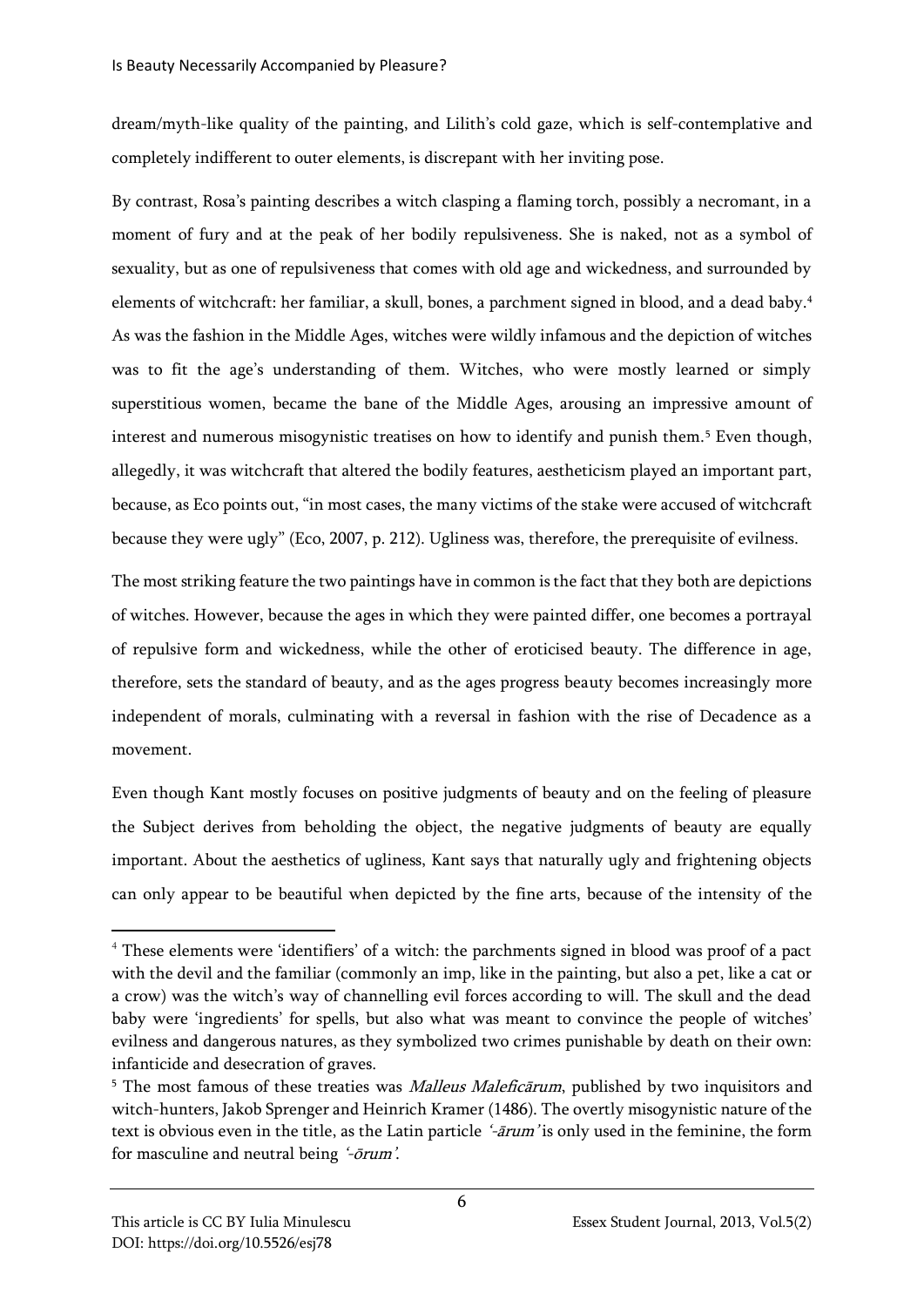description – that is to say, the work of art is judged aesthetically in itself, as composition, and not through the prism of what it represents. However, as far as negative judgments of artistic representations are concerned Kant's view is that only objects which arouse disgust can be depicted in conformity with nature while preserving aesthetic pleasure: "…the artificial representation of the object is no longer distinguishable from the nature of the object itself" (Kant, 1952, p. 174), thus forcing the Subject to consider the object natural, and not merely as a representation. The result, Kant argues, is that the free play of the faculties is disrupted, because the sensation one takes in beholding a repulsive work of art, that is, the disgust, "depends purely on the imagination" (Kant, 1952, p. 174).

Rosa's painting – a classical image of the witch in the Middle Ages – is, above all, striking. The posture of the witch, her facial features, her angst, her rage, are all expressively portrayed, and the painting itself is undoubtedly of aesthetic value. However, the reaction the Subject has at the sight of the painting is mostly physical, as opposed to the reaction one might have at Rossetti's painting, which would not limit itself to being purely physical. Rosa's painting is a portrayal of ugliness, of a subject that arouses fear and repulsion. The quality of the representation keeps the viewer from being stricken by the composition itself, but presents the subject of the painting as if it were natural, and not merely a representation. Thus, the response of the Subject is as if presented with a natural object, and therefore, the painting is initially met with disgust. This reaction, in Kant's view, is not a pure aesthetic judgment, as it is not conducted on the grounds of a free play of the faculties, but only influenced by imagination. Rosa's painting invites to be known, not contemplated, that is, assessed through cognition, not aesthetic judgment. While cognition does not, in any way, undermine the overall aesthetic value of the painting, it does imply a relation between judgments of taste and cognition, which impedes on the judgments' possibility of being aesthetic.

Rossetti's painting, on the other hand, portrays the mythological beauty, which, unlike the beauty dictated by fashion, transcends both age and artistic movements. Rossetti's painting invites the viewer to contemplate it: it appears beautiful not because it reveals something about a certain age, movement, historical period or person, but because it portrays a type of beauty that is independent of time. Lilith, as a mythological character, is set outside time<sup>6</sup>, thus the painting depicts an ideal of

 $6$  Mircea Eliade named the mythological time *'illo tempore' – 'that time*': an idealised time which cannot be pinned down to a certain historical age, but exists outside the constraints of historical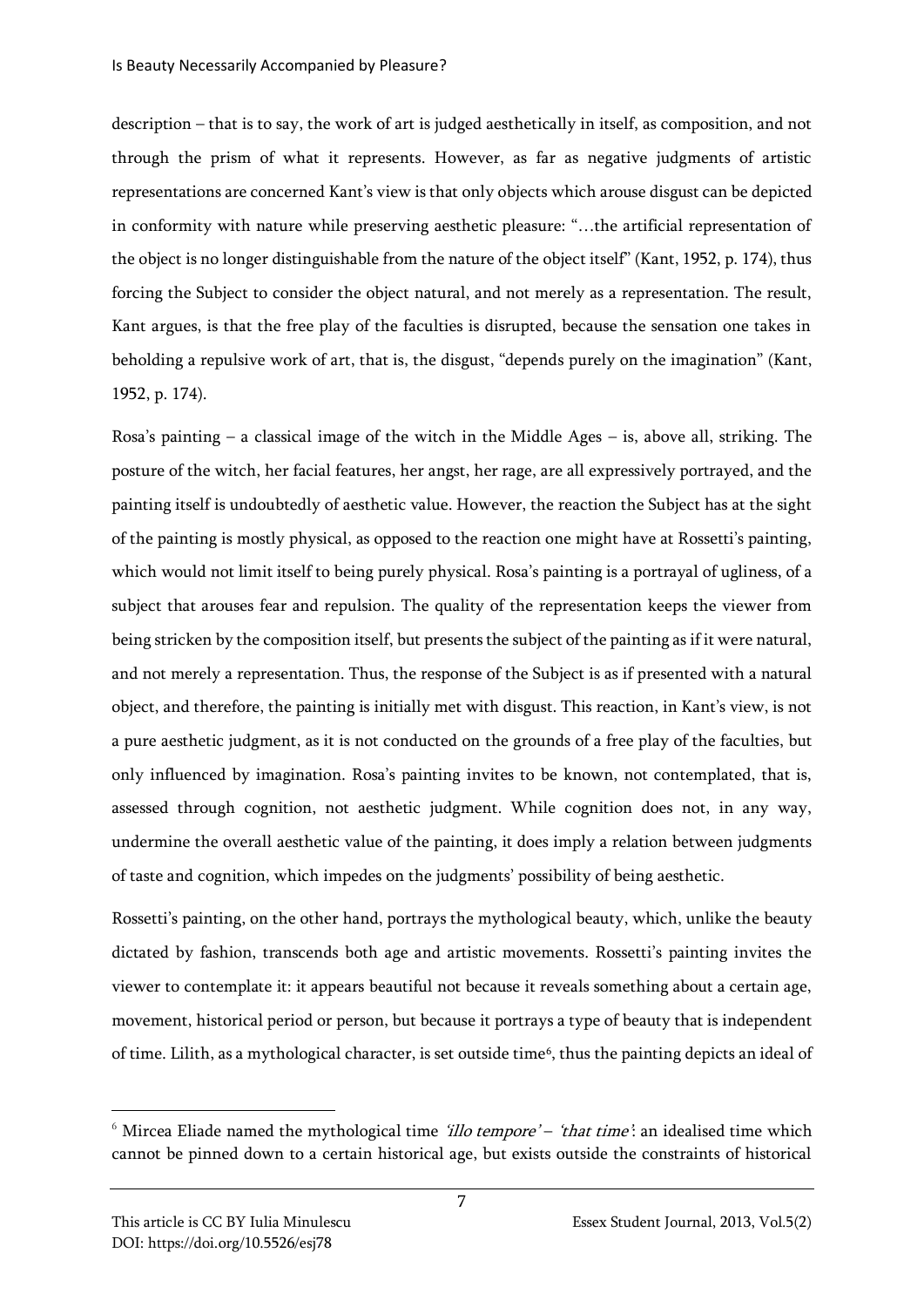beauty that is enduring because it keeps representing itself, it shows a finality of form that is in itself pleasurable, without being in need of interpretation or clarification. Ugliness, as a product of society, is always in need of clarification, while the Kantian beauty should never be. Lilith, as the form of beauty, is never depicted as a product of society; her beauty precedes society, fashion and artistic movements, and is universal in the sense that it has the ability of facilitating the free play of the faculties regardless of time. The viewer is made to contemplate the painting in itself, and not its subject (or focus). By contrast, Rosa's witch engages with the viewer, making him to seek to understand the subject of the painting (the witch herself) and the historical content, as opposed to the painting as a whole. Ugliness becomes an underlying message: Rosa's witch needs to be known in socio-historical, as well as artistic terms, while Rossetti's Lilith does not require knowledge in order to be contemplated.

While a definite formula regarding the degree in which the imagination and the understanding should be involved in the free play does not appear in Kant's Critique, the complete absence of either of them would irremediably disrupt the free play, therefore rendering void both the existence of a 'subjective principle of universal validity' (i.e. common sense) and the Subject's possibility of demanding agreement in his judgments of taste. In consequence, it is only the beautiful that results in the arousal of pleasure in the judging Subject, because, as opposed to the ugly, it is the only one that employs common sense, and thus the only one that allows both imagination and understanding to be in free play. The conclusion is that pleasure is a necessity in judgments of beauty in particular, and thus restricted to this type of judgment alone, as a consequence of common sense, the subjective universal principle which allows judgments of beauty to be communicated.

As all abstract concepts, beauty is always also to be defined by contrast to what it is not; as Alexander of Hales argues, "since from evil comes good, it is therefore well said that it contributed to good and hence it is said to be beautiful within the order. …it would be preferable to say: 'the order itself is beautiful'." (Eco, 2007, p. 149) Thus, the pre-Derridean thought of Hales places opposites in relation, and ugliness becomes an integrated part of beauty, in the absence of which beauty itself could not be properly defined. It could therefore be argued that aesthetic pleasure derived from the arts stands in relation to social fashions that dictate the emotional response of the Subject, or rather, to the

<sup>(</sup>real) time. 'Illo tempore' is common to mythology, folk tales and fairy tales and mostly denotes a stage of the unconscious mind of increased receptivity.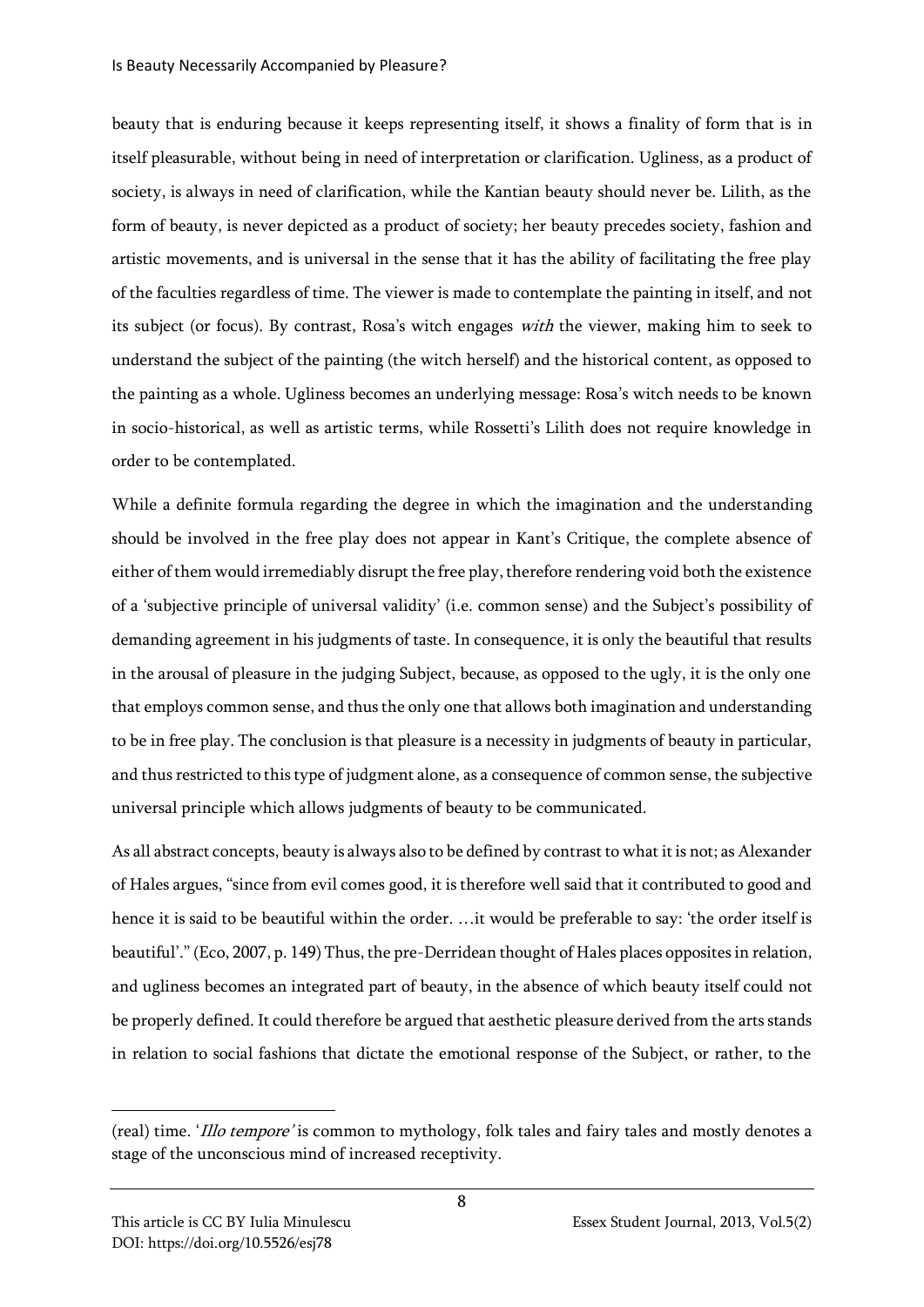aesthetic predisposition that is inherent to every artistic movement: art is the product of the current trend, which in turn is the result of society's momentary inclinations. Trends are invariably dependent on human desires, which shift radically once they have reached the point of saturation. In this situation, however, it is important to highlight the fact that artistic movements arise from necessity<sup>7</sup> , and therefore have finality, thus being incompatible with the idea of the beautiful. That is not to say that artistic movements have not given rise to works of art, but rather that the human desire for the aesthetically pleasing results in craft, not art, as Kant explains, and thus does not invite the play of the faculties.

Ultimately, although ugliness may be linked to social dictates and may stand in relation to a form of aesthetic pleasure, it does not necessarily follow that the aesthetic pleasure is the beautiful as such. Rather, ugliness represents the opposite of what is desirable, while beauty transcends social dictates and, by appealing aesthetically to the Subject, facilitates the free play of the faculties. The beautiful maintains its communicability and universal claim for validity, despite changes in the artistic preferences of the age. Thus, the fragility of fashion does not attack the universal character of beauty, but rather that of ugliness and of human desire.

## References

Allison, H. (2001). Kant's Theory of Taste: A Reading of the Critique of Aesthetic Judgment. Cambridge: Cambridge University Press.

Burnham, D. (2000). An Introduction to Kant's Critique of Judgment. Edinburgh: Edinburgh University Press.

Eco, U. (2004). On Beauty. London: Maclehose Press.

Eco, U. (2007). On Ugliness. London: Maclehose Press.

Eliade, M. (1959). The Sacred and The Profane: The Nature of Religion. Orlando: Harcourt, Inc.

Guyer, P. (1979). Kant and the Claims of Taste. Cambridge: Harvard University Press.

 $\frac{7}{7}$  The desire for change, for progress, for the adoption of different mentalities, political systems, religious views, social climates, etc.